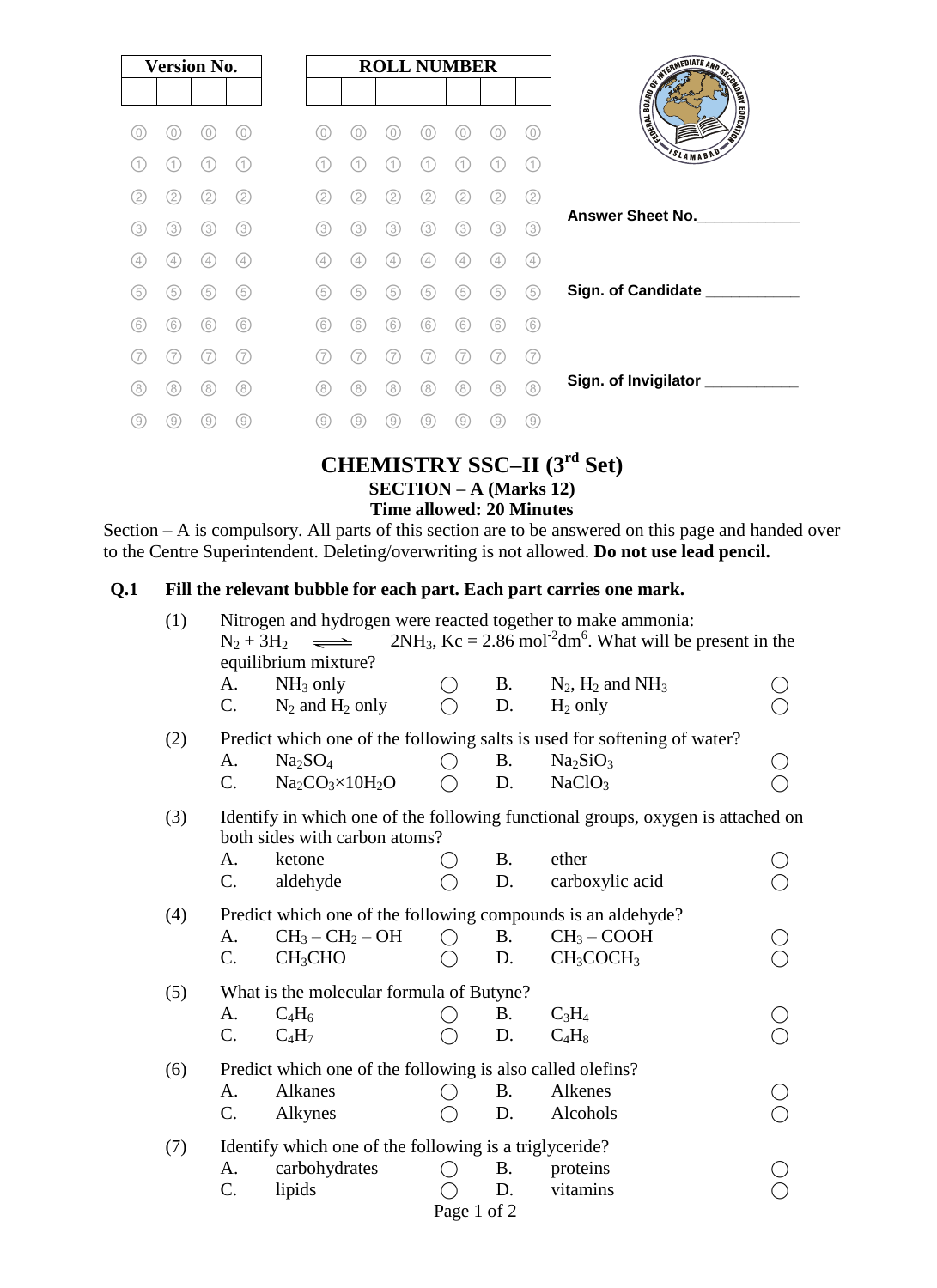| Fatty acids<br>Carboxylic acids<br>Β.<br>А.<br>Mineral acids<br>C.<br>Alcohol<br>D.<br>(9)<br>amount of ozone.<br>Troposphere<br>Thermosphere<br>В.<br>A.<br>$\mathbf{C}$ .<br>Stratosphere<br>Mesosphere<br>D.<br>(10)<br>amount of $H_2O$<br>А.<br>В.<br>temperature<br>( )<br>$\mathbf{C}$ .<br>density<br>volume<br>D.<br>Name the petroleum fraction having composition C1 to C4:<br>(11)<br>Petroleum ether<br>Petroleum gas<br>B.<br>A.<br>Gasoline<br>C.<br>D.<br>Kerosene oil | What is the building block of lipids?                                                 |  |  |  |  |  |  |  |  |  |  |  |
|----------------------------------------------------------------------------------------------------------------------------------------------------------------------------------------------------------------------------------------------------------------------------------------------------------------------------------------------------------------------------------------------------------------------------------------------------------------------------------------|---------------------------------------------------------------------------------------|--|--|--|--|--|--|--|--|--|--|--|
|                                                                                                                                                                                                                                                                                                                                                                                                                                                                                        |                                                                                       |  |  |  |  |  |  |  |  |  |  |  |
|                                                                                                                                                                                                                                                                                                                                                                                                                                                                                        |                                                                                       |  |  |  |  |  |  |  |  |  |  |  |
|                                                                                                                                                                                                                                                                                                                                                                                                                                                                                        | Most of the ultraviolet (UV) radiations coming from the sun are filtered or screened  |  |  |  |  |  |  |  |  |  |  |  |
|                                                                                                                                                                                                                                                                                                                                                                                                                                                                                        | out by the ozone layer. Name the layer of atmosphere which contains maximum           |  |  |  |  |  |  |  |  |  |  |  |
|                                                                                                                                                                                                                                                                                                                                                                                                                                                                                        |                                                                                       |  |  |  |  |  |  |  |  |  |  |  |
|                                                                                                                                                                                                                                                                                                                                                                                                                                                                                        |                                                                                       |  |  |  |  |  |  |  |  |  |  |  |
|                                                                                                                                                                                                                                                                                                                                                                                                                                                                                        | $K_w$ is known as ionization constant for water. Name the factor on which it depends. |  |  |  |  |  |  |  |  |  |  |  |
|                                                                                                                                                                                                                                                                                                                                                                                                                                                                                        |                                                                                       |  |  |  |  |  |  |  |  |  |  |  |
|                                                                                                                                                                                                                                                                                                                                                                                                                                                                                        |                                                                                       |  |  |  |  |  |  |  |  |  |  |  |
|                                                                                                                                                                                                                                                                                                                                                                                                                                                                                        |                                                                                       |  |  |  |  |  |  |  |  |  |  |  |
|                                                                                                                                                                                                                                                                                                                                                                                                                                                                                        |                                                                                       |  |  |  |  |  |  |  |  |  |  |  |
|                                                                                                                                                                                                                                                                                                                                                                                                                                                                                        |                                                                                       |  |  |  |  |  |  |  |  |  |  |  |
| What is the important fraction of paraffin wax and asphalt?                                                                                                                                                                                                                                                                                                                                                                                                                            |                                                                                       |  |  |  |  |  |  |  |  |  |  |  |
| Fuel oil<br>Diesel oil<br>В.<br>A.                                                                                                                                                                                                                                                                                                                                                                                                                                                     |                                                                                       |  |  |  |  |  |  |  |  |  |  |  |
| Residual oil<br>C.<br>Kerosene oil<br>D.                                                                                                                                                                                                                                                                                                                                                                                                                                               |                                                                                       |  |  |  |  |  |  |  |  |  |  |  |

\_\_\_\_\_\_\_\_\_\_\_\_\_\_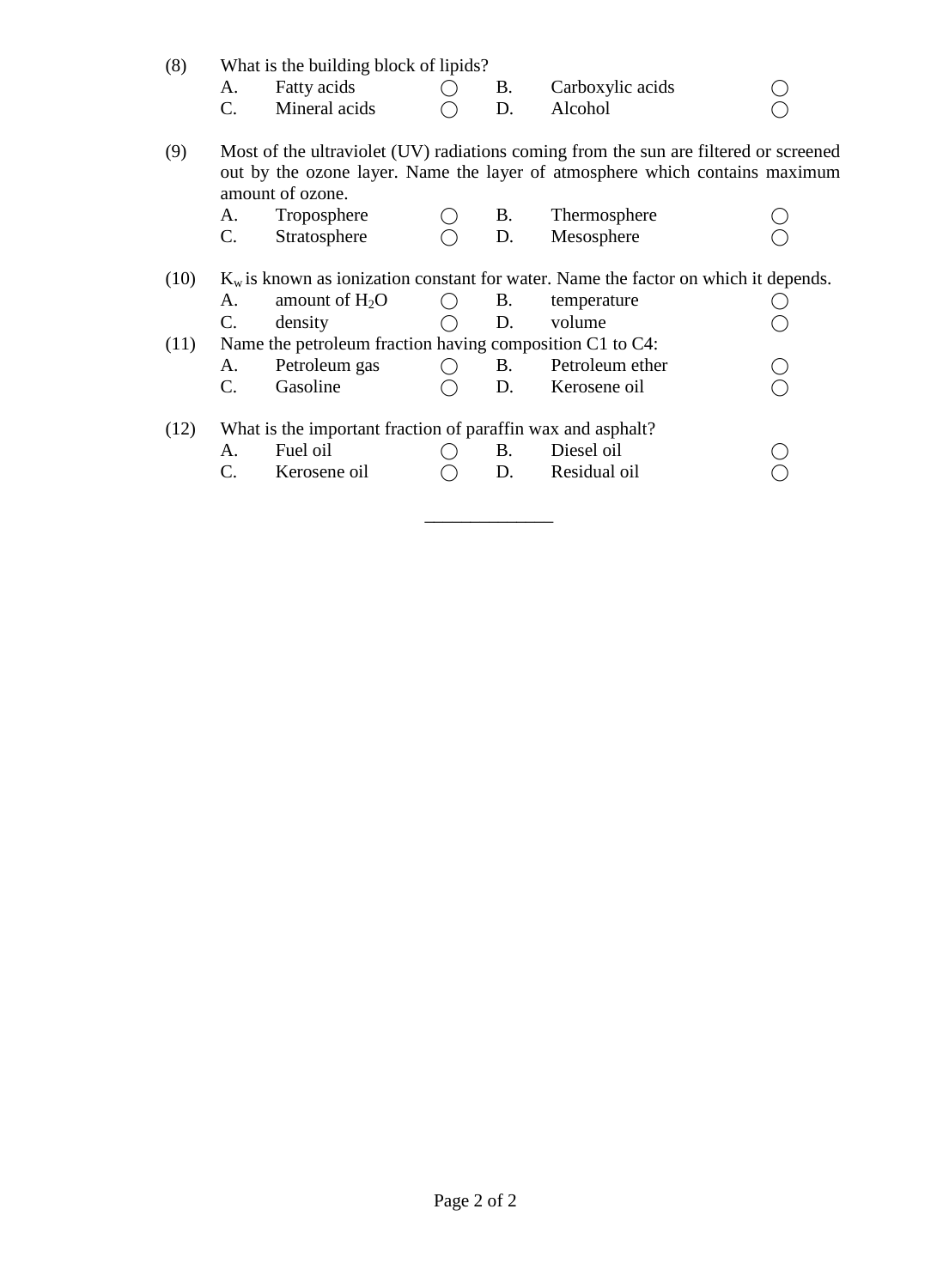

Federal Board SSC-II Examination Chemistry Model Question Paper (Curriculum 2006)

### Time allowed: 2.40 hours Total Marks: 53

Note: Answer any eleven parts from Section 'B' and attempt any two questions from Section 'C' on the separately provided answer book. Write your answers neatly and legibly.

# **SECTION – B** (Marks 33)

Q.2 Attempt any **ELEVEN** parts from the following. All parts carry equal marks.

 $(11 \times 3 = 33)$ 

- i. Show both forward and reverse reactions with the help of suitable examples.
- ii. Carbon is the main constituent of hydrocarbons. Why some are called unsaturated hydrocarbon? Briefly describe.
- iii. Briefly explain the source, harmful effects and physical properties of oxides of nitrogen.
- iv. Draw the structure of different isomers of  $C_6H_{14}$ .
- v. Barium nitrate Ba  $(NO<sub>3</sub>)<sub>2</sub>$  is used to produce a green color in fire work. It is the product of Barium Hydroxide with HNO<sub>3</sub>. Propose its balanced chemical equation.
- vi. Illustrate effect of acid rain on marble and metal by chemical reactions.
- vii. Identify  $X$  and  $Y$  by the chemical equation given below:

H Cl Cl  
\n
$$
\begin{array}{cccc}\n & | & | & | \\
\text{CH}_3-C-C-C-C-H_3 & + & 2\text{Zn} & \xrightarrow{\text{Alcohol}} & X \\
& | & | & | & \text{H} & \text{Cl} & \text{Cl} \\
& X & + & 2\text{H}_2 & \xrightarrow{\text{Ni}} & Y \\
& 200-300\text{ °C} & & & & \n\end{array}
$$

- viii. Differentiate between mono saccharide and disaccharide with at least two examples.
- ix. Draw the structures of heterocyclic compounds. (Any three)
- x. List down three uses of proteins.
- xi. List down three importance of nucleic acid.
- xii. Briefly describe major air pollutant.
- xiii. Identify three water pollutants.
- xiv. List three uses of urea.
- xv. Illustrate structural formula of iso pentane, pentene and pentyne.

### **SECTION – C** (Marks 20)

|  | <b>Note:</b> Attempt any <b>TWO</b> questions. All questions carry equal marks. |  |  | $(2 \times 10 = 20)$ |
|--|---------------------------------------------------------------------------------|--|--|----------------------|
|--|---------------------------------------------------------------------------------|--|--|----------------------|

- **Q.3** a. Propose the basic reactions of Solvay process for the manufacturing of washing soda. (6)
	- b. State and explain necessary conditions for equilibrium. (4)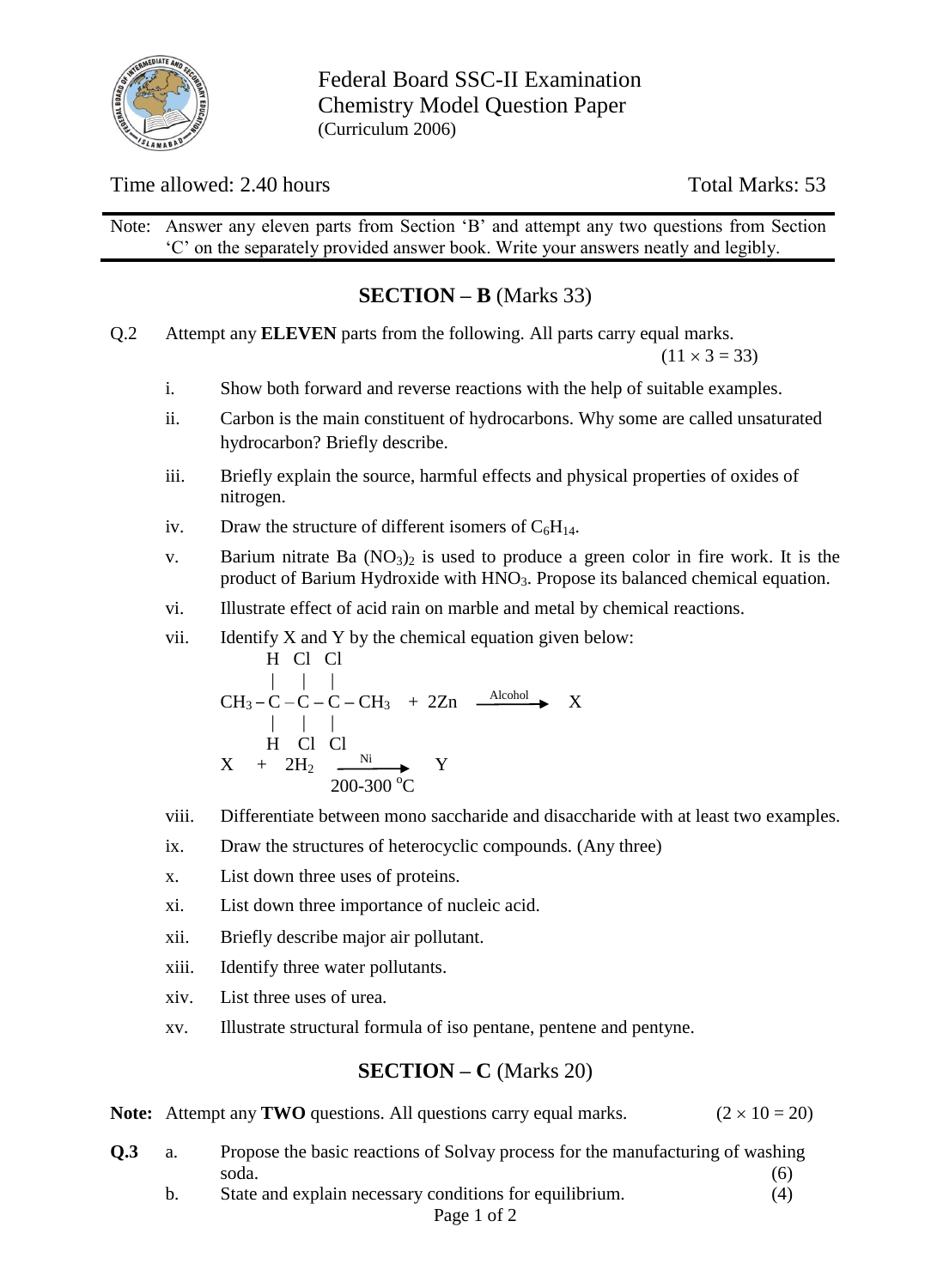- **Q.4** a. Show by chemical reactions that water is amphoteric in nature. (4)
	- b. Predict chemical equations showing halogenation of ethane, ethene and ethyne. (6)
- **Q.5** a. Describe the occurrence of water and its importance in environment including industry. (3+3)  $industry.$   $(3+3)$ 
	- b. Prove that  $10^{-14} = [H^+][OH]$  for the self-ionization of water at 25°C. (4)

**\* \* \* \* \***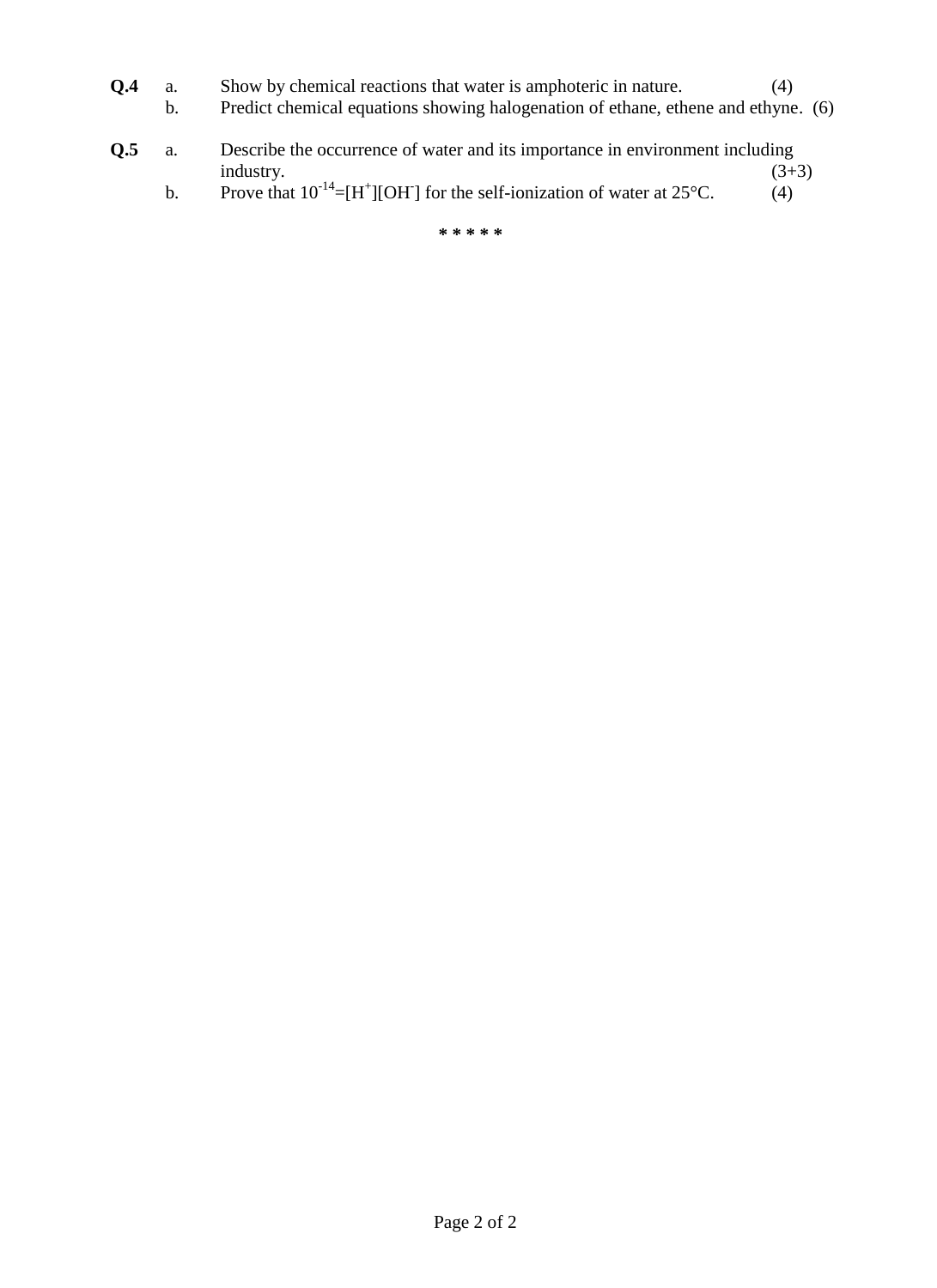# **CHEMISTRY SSC-II (3rd Set) Student Learning Outcomes Alignment Chart**

# **SECTION A**

### **Q.1**

- (1) Reversible reaction and dynamic Equilibrium define the chemical Equilibrium in term of reversible reactions.
- (2) Classify the solution as acidic, basic and neutral use of salt.
- (3) Differentiate between different compounds on the basis of their functional group
- (4) Identify and recognized a molecule functional group.
- (5) Differentiate between different compounds on the basis of their functional group.
- (6) Differentiate between saturated and unsaturated hydrocarbon.
- (7) Explain the source and uses of carbohydrate protein and Lipids
- (8) Describe the bonding in protein molecules.
- (9) Explain the composition of atmosphere.
- (10) Write the equation for self-ionization of water
- (11) Describe the composition of petroleum.
- (12) Describe the fractional distillation of petroleum.

### **SECTION-B**

### **Q.2**

- i. Write both the forward and the reverse reaction and describe the macroscopic characteristics?
- ii. Distinguish between saturated and unsaturated Hydrocarbons.
- iii. Describe the sources and effects of air pollutants?
- iv. Explain the diversity and magnitude of open chain isomerism.
- v. Complete and balance a neutralization reaction.
- vi. Describe acid rain and its effects.
- vii. Write a chemical equation to show the preparation of alkynes from DE halogenation of 1,2- Dihalides and tetra halides.
- viii. Distinguish between mono, di, and trisaccharides.
- ix. Classify organic compound into straight chain, branch chain and cyclic compounds.
- x. Explain the sources and uses of proteins, carbohydrates and lipids.
- xi. Describe the importance of nucleic acids.
- xii. Describe major air pollutants.
- xiii. Identify water pollutants
- xiv. List the uses of urea.
- xv. Classify organic compound into straight chain, branch chain and cyclic compounds.

# **SECTION-C**

- **Q.3** a. Outline the basic reaction of Solvay process.
	- b. State the necessary conditions for equilibrium and the way that equilibrium can be recognized.
- **Q.4** a. Use the Bronsted Lowry theory to classify substances as acids bases or as proton donors or Proton acceptors.
	- b. Write chemical equation to show halogenation of alkane, alkene and alkyne.
- **Q.5** a. Describe the occurrence of water and its importance in the environment including industries.
	- b. Write the equation for self-ionization of water.